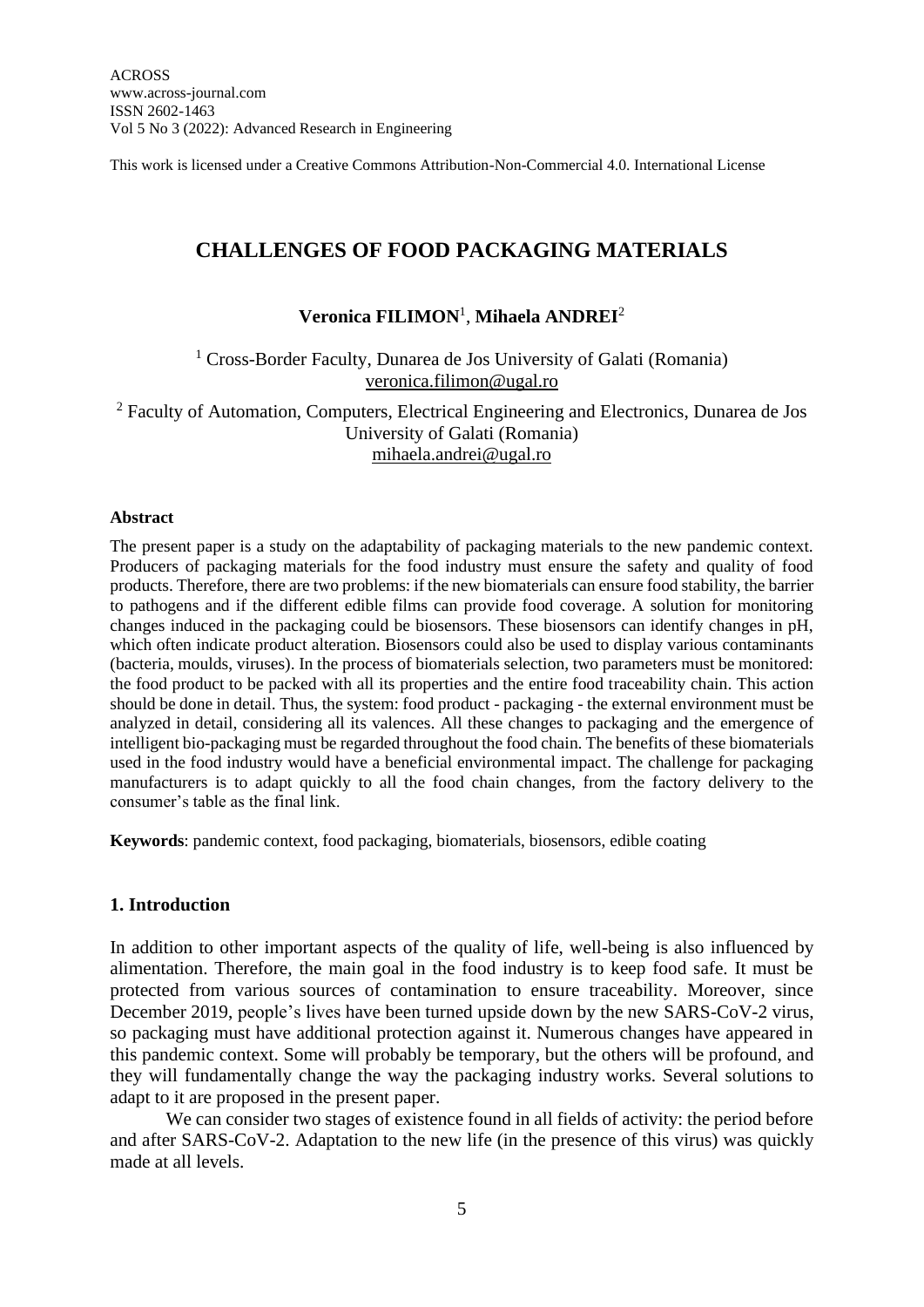ACROSS www.across-journal.com ISSN 2602-1463 Vol 5 No 3 (2022): Advanced Research in Engineering

This work is licensed under a Creative Commons Attribution-Non-Commercial 4.0. International License

This paper reviews the aspects that have been affected by the new virus from the perspective of packaging, which needs to be designed now to avoid contamination with SARS-CoV-2.

Packaging is the key to the safety and quality of food products in the food industry, protecting them from chemical or biological contamination. This must adapt to the properties of food. Its main role is preserving food quality during storage and extending food shelf-life (Guillard *et al*., 2018). The second one is to communicate the ingredients and, of course, market the products (Shaikh *et al*., 2021). Another important aspect is to minimize food loss and waste (Coffigniez *et al*., 2021), which is related to the previous two or derived from those. To realize the abovementioned packaging functions, the literature has been proposed some mathematical models. One of them was used in fresh fruits and vegetables packaging. It has two objectives: to prevent physical damage and mould growth. These were realized using a PET punnet and a lid (Cagnon *et al*., 2013). Based on that model, the strawberry active packaging was improved to increase shelf-life, incorporating HXAL in a cellulose pad coated with polyamide on both sides (Heras-Mozos *et al*., 2021). Another model was used to reduce microbial growth (Guillard *et al*., 2017).

Unfortunately, this type of packaging is a non-biodegradable plastic, and biodegradable polymers or biopolymers should replace it. These are extracted from biomass, and the microorganisms are used to produce it (Shaikh *et al*., 2021). Their use has two important advantages: minimizing the consumption of flexible plastics such as films and foils used as packaging materials and reducing the surface contamination of food. The last one is accomplished by introducing bio-based polymers in which various natural compounds with antimicrobial potential can be incorporated.

Some bacteria, such as psychrophilic, lactic acid, or *Enterobacteriaceae*, suffered a developmental slowdown due to the gelatin film incorporated with lemongrass essential oil 25% (w/w). This type of package is from the active packaging category and was used on sea bass for 12 days in conditions of 4⁰C (Ahmad *et al*., 2012). Nowadays, this is included in the smart category, a package created from active and intelligent components with essential roles in food safety: it assures protection from UV and microbiological contamination, extends food shelf-life etc. (Nikolic *et al.*, 2021). Thus,  $CO_2$ ,  $O_2$  or ethylene are removed, and the active components like antimicrobial or antioxidants are released (Yildirim et al., 2018). These are developments in the food industry, transferring substances to the "outside world".

Some problems appear in the bulk food system, where the role of the active substance may be affected. To find a better solution for antimicrobial protection, "trays by baking cassava bagasse with polyvinyl alcohol with the incorporation of clove or oregano essential oils were made. Two methods were used in this approach: surface coating or direct incorporation. The first one is best in food protection against gram-positive, gram-negative bacteria, yeast, and moulds". This antimicrobial action is very used in active packaging (Debiagi *et al*., 2014). Another antimicrobial method was proposed for Staphylococcus aureus and *Escherichia coli* by incorporating zinc oxide and oregano essential oil in a very thin "bio-paper" made by PHBV (Barrett, 2020).

Food packaging materials are an essential element in maintaining safety and human health. Given the aspects mentioned above and the SARS-CoV-2 virus, the interest in suitable packaging materials is beginning to grow, increasing due to the pandemic. In a period of global economic and health uncertainty, packaged food is necessary.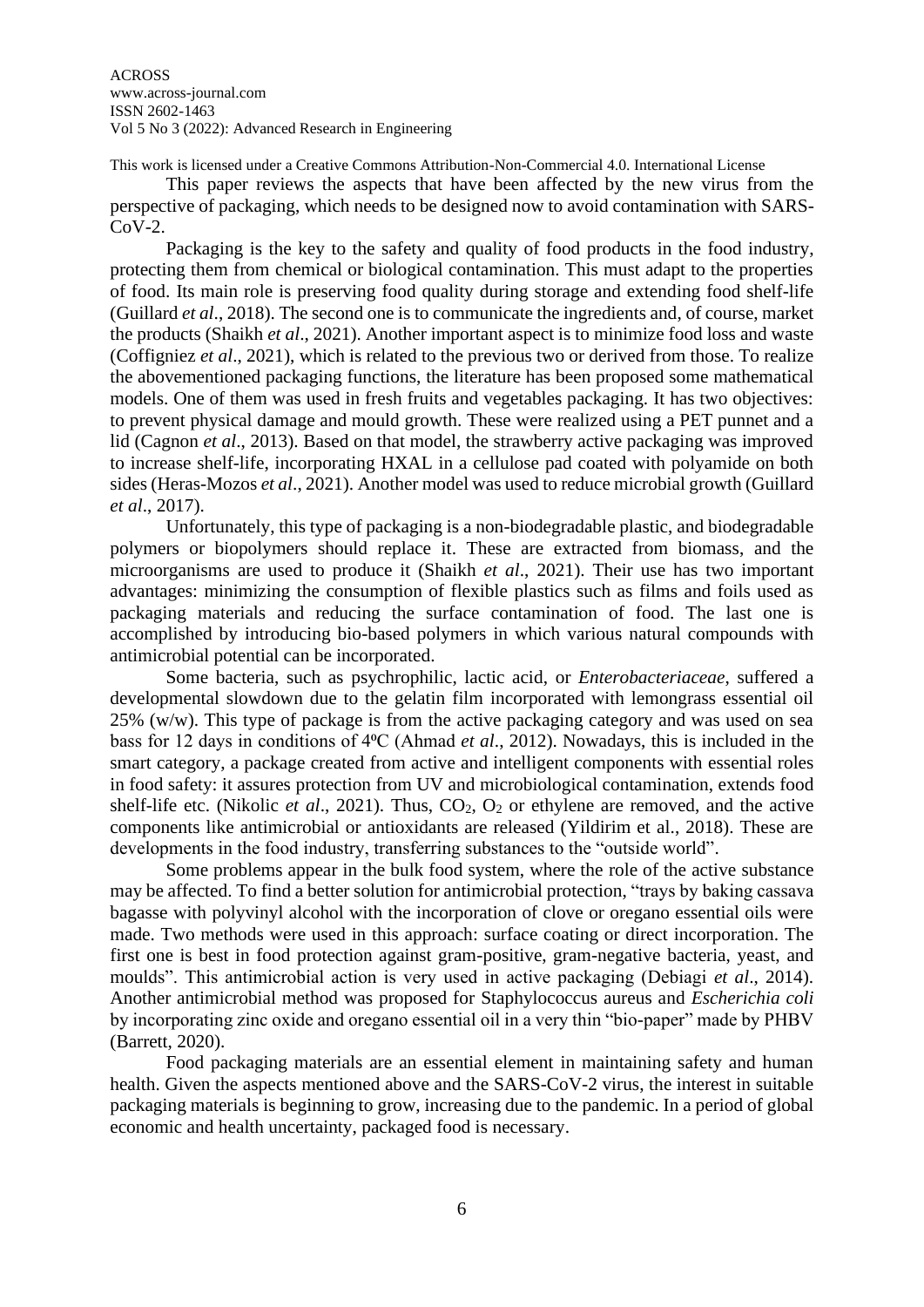#### This work is licensed under a Creative Commons Attribution-Non-Commercial 4.0. International License **2. Packaging in pandemic crisis**

SARS-CoV-2 pandemic has generated many changes in people's behaviour; most of them are found in the food sector, related to food purchase and packaging. One of the adapted solutions was home delivery during this period, thus increasing packaging use (many nonbiodegradable). This has a negative impact on waste management (de Oliveira *et al*., 2021). The large production of non-recyclable or non-biodegradable packaging is also a consequence of the fears caused by the new virus that has led to an increase in demand from food banks. This increase was about 20% during the current pandemic, compared to 28% in 2008 in Canada during the economic recession (Britneff, 2020).

Various solutions have been proposed to reduce the non-biodegradable packaging, pursuing two main objectives: environment protection and people protection from coronavirus infection. The virus survival on surfaces represents another problem. It can be carried by food packaging, an example being the Chinese case of the Brazilian chicken (IPC, 2020; Spring and Mano, 2020). Center of Disease and Control Prevention sustained that the virus could survive on surfaces as follows: for at least three hours in aerosols (air droplets); up to 4 days on wood; up to 72 hours on hard, shiny surfaces such as plastic, stainless steel, and glass; up to 24 hours on fibrous and absorbent surfaces such as cardboard, paper, fabric; up to 4 hours on copper (Sharafi *et al*., 2021). So, the major concern is now to produce recyclable, biodegradable packaging that reduces contamination. As mentioned in the previous section, the solution is smart packaging (de Oliveira *et al*., 2021), with active components and nanotechnology. Incorporating various antimicrobial agents ensures food safety and affects food preservation.

To implement it, the research has already been initiated by several start-ups and scaleups. At the same time, packaging production has been simplified using 3D printers and robotic packaging. The most important 20 start-ups which have innovated the packaging industry are those in figure 1. The packaging is made smart by some key elements: QR codes, radio frequency identification tags or some Internet of Things (IoT) sensors that can detect food spoilage and a real-time food consumption platform (StartUs Insights, 2021). This information may permit the renewal of low stocks and the withdrawal or recovery from other places of products approaching their expiry date. The most widely used bio-packaging is based on starch, cellulose, PLA, polyhydroxy butyrate (PHB), polyhydroxyalkanoates (PHA), and other biopolymers. In addition, herbal packaging (sugar cane, coconut, hemp, and corn starch) is used. Replacing plastic packaging reduces the impact on the environment, representing a good economical solution for the industry (StartUs Insights, 2021).

As an integral part of the system, the packaging must provide a chemical, biological and physical barrier to the environment. Bio newly designed materials provide a barrier-free of moisture, oxygen, carbon dioxide, light, radiation, foreign odours and microbial safety (Bandyopadhyay *et al*., 2018).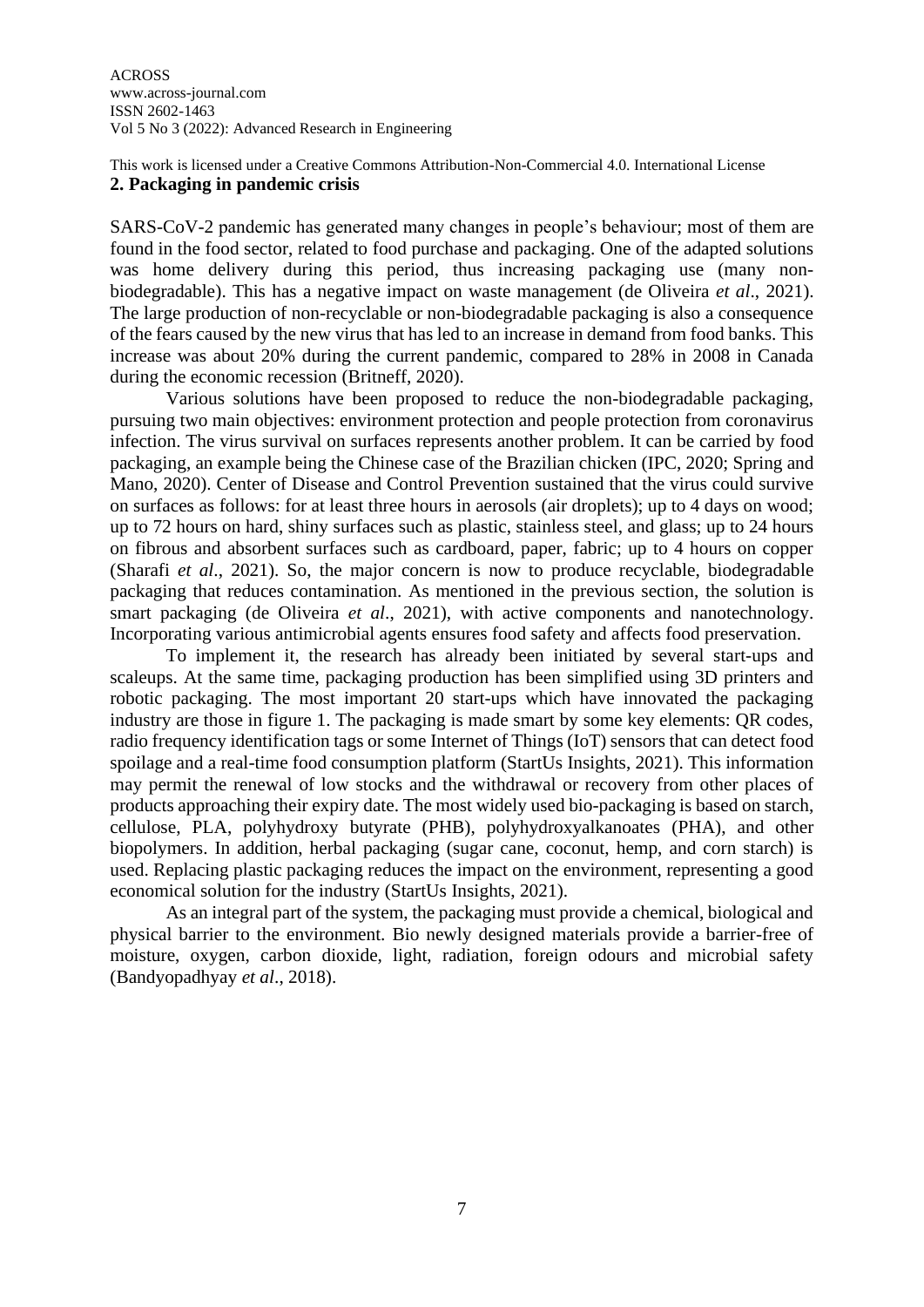This work is licensed under a Creative Commons Attribution-Non-Commercial 4.0. International License Top 10 Packaging Industry Trends & Innovations in 2021



Figure 1. Packaging Innovations from 2907 Start-ups & emerging companies analyzed, June 2021 (adapted from StartUs Insights, 2021)

The Internet of packaging provides security, authentication and connectivity, making the packaged product accessible to a data medium, a digital tool to identify the actual state of a food by incorporating sensors. This system is very important, especially in emergency cases. It has a centralized structure and a list of data (de Oliveira *et al*., 2021). Other start-ups offer anticounterfeiting solutions that allow product authenticity by developing platforms that ensure real-time traceability (StartUs Insights 2021). The proposed solutions by the start-ups mentioned above are beneficial also in terms of food traceability.

Studies on trust in the traceability system in China have been carried out, and it has been shown that people do not trust this system, so they are not willing to pay more for traceability. For this purpose, a blockchain food traceability system (BFTS) was launched to ensure data transparency (Hu *et al*., 2021). We consider that studies are necessary for other countries as well.

### **3. Problems and solutions**

Nowadays, there are four important aspects in the food industry in the SARS-CoV-2 pandemic: food security in lockdown, bioactive ingredients, sustainability and food safety. (Galanakis 2020).

In this crisis, the fear of SARS-CoV-2 contamination is extensive, and people protection is a significant concern. So, the food system represented in figure 2 must address four elements:

- increase immunity and maintain a healthy body through balanced food consumption with bioactive ingredients;
- preservation of uncontaminated food throughout the food chain from producer to consumer, so the packages must be very carefully produced, with active components, to assure food protection against SARS-CoV-2;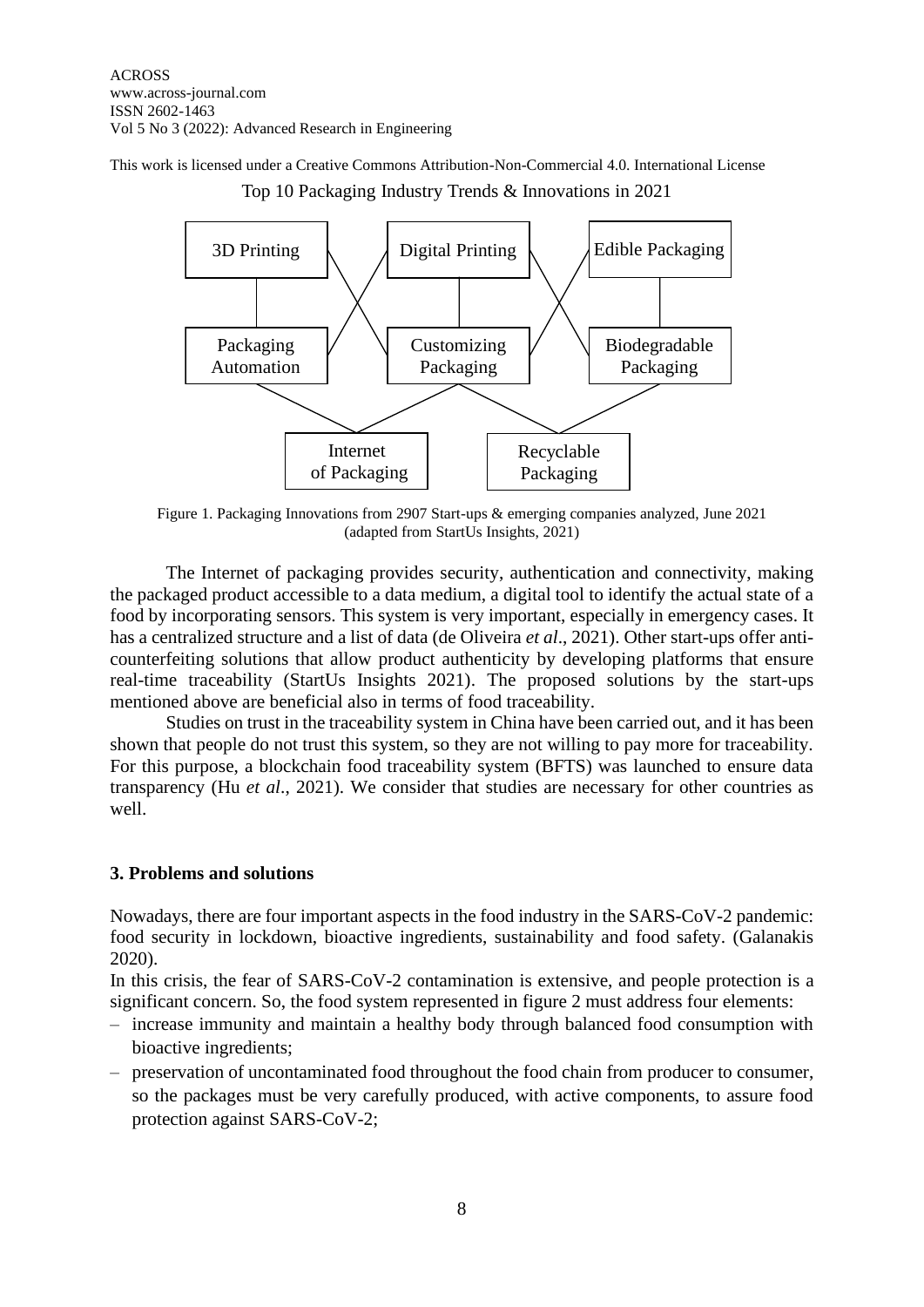This work is licensed under a Creative Commons Attribution-Non-Commercial 4.0. International License

- when the lockdown was installed, and people had to stay in their houses, the food security issue has emerged; some companies proposed specific software for monitoring the food delivery;
- sustainability the system should minimize food waste, ensuring healthy lives.

The society suffered and had to find quick ways to adapt for survival. Lifestyle changes lead to issues such as: increasing the demand for pre-packaged processed food products; creating the habit of consumers to store food; food banks have grown again, with increasing demand; identification of new opportunities for restaurants - home delivery services; rapid purchase of packaging equipment for the industrial branch (Ohl 2019).

These changes came with some important changes in the food industry: a product that was previously sold in bulk must now be pre-portioned to accommodate consumer retail sizes, causing supply chain disruption; the need to use disposable bags to avoid contamination during handling; automation of packaging processes to reduce staff coming into contact with packaging (with some advantages: economy, efficiency, safety, accuracy); time management in favour of research and innovation projects in large companies that are currently facing a reduction in activity; increasing the consumption of craft coffee; food products packaged in a modified atmosphere, to extend the shelf life (Modified Atmosphere Packaging).

In summary, there are three main problems identified in this period of SARS-CoV-2: contamination through surfaces and packaging, which can be solved by discouraging the use of reusable bags; cross-contamination having the solution of withdrawal of unpackaged products; abolition of product showcases unsafe packaging. The last one has a solution too: replacement with active packaging (antibacterial, antiviral).

The active components are excellent in cross-contamination reduction. These include organic ingredients, like resveratrol or myricetin, and some metals such as zinc, silver or copper (de Oliveira *et al*. 2021).

The packaging as a coating or spraying solution has the main advantage of incorporating various compounds with an antimicrobial role, intelligent packaging, freshness indicator for pH, humidity or gas sensor, and conductometric nano biosensor (Ludwicka *et al*. 2020). This could be a solution if a natural compound is identified that does not sensory affect the food but could be used as a barrier between the product and any contaminants of a microbiological nature, including target even SARS-CoV-2.

#### **4. Conclusions**

To identify optimal solutions, the entire pandemic context should be analyzed. The rapid spread of this virus has completely changed the way of life, with new strains adapted to varying conditions developing rapidly. The quick solution to avoid food contamination is the packaging. Whether intelligent or not, we believe that food must be packaged in as variable quantities as possible. Trade-in foodstuffs should only be allowed where traceability can be ensured. This would mean the introduction of packaging and labelling in wholesale or bulk markets. We also consider that a study is needed to centralize population consumption trends by geographical area. In this way, the optimum quantity of basic foodstuffs to be individually packaged could be determined more precisely to avoid waste from bulk sales. In the future, new packaging techniques in a modified atmosphere can be developed to identify pH changes or possible defects in handling. Packaging must provide sealing and a protective barrier to the outside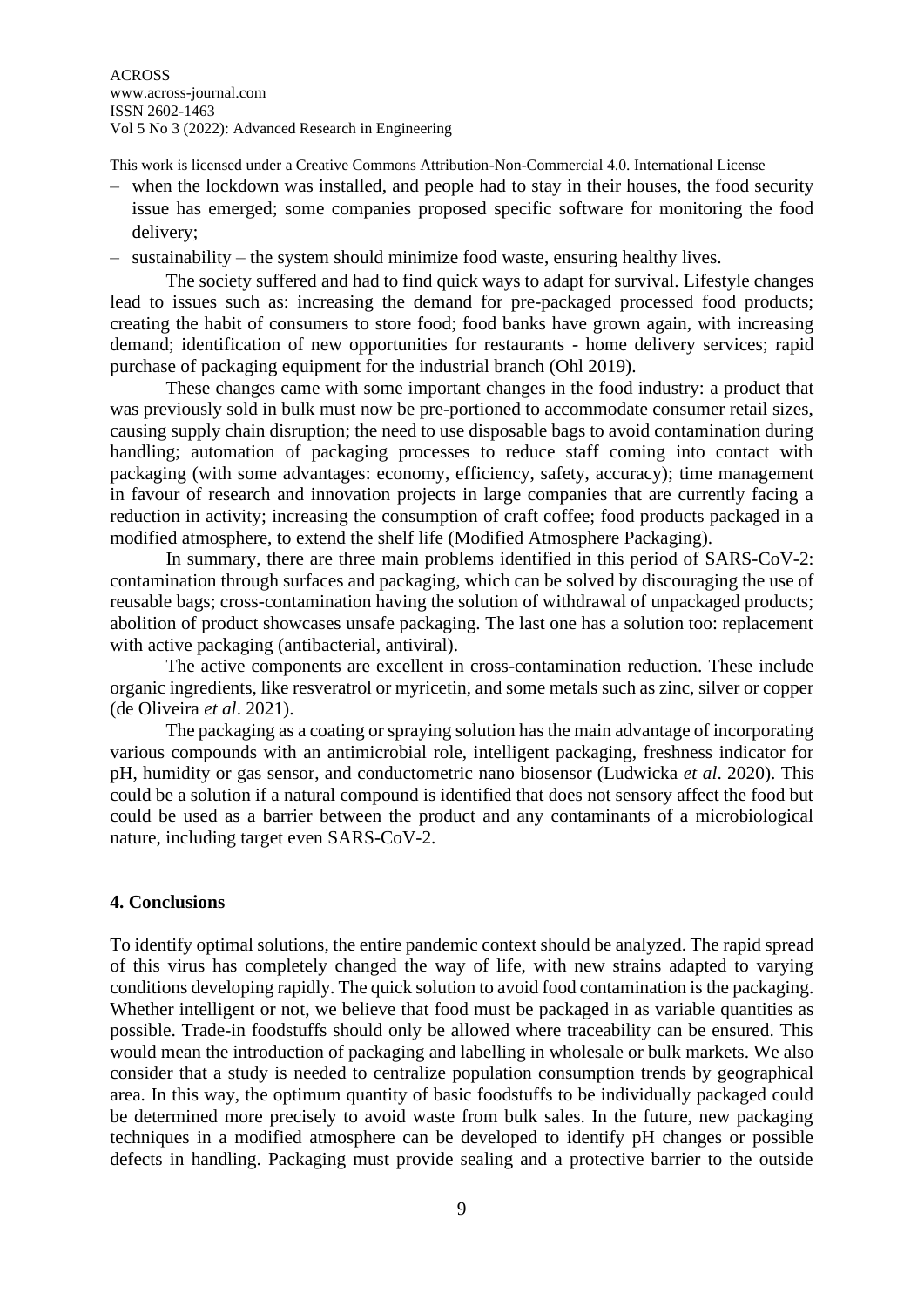This work is licensed under a Creative Commons Attribution-Non-Commercial 4.0. International License environment. Start-up competitions at local, national and international levels are beneficial solutions for adapting life to the new conditions and updating food packaging and traceability.

### **References**

- Ahmad, M., Benjakul, S., Sumpavapol, P., Nirmal, N.P. (2012) Quality changes of sea bass slices wrapped with gelatin film incorporated with lemongrass essential oil. *International Journal of Food Microbiology* 155 (3), 171–178[; https://doi.org/10.1016/j.ijfoodmicro.2012.01.027](https://doi.org/10.1016/j.ijfoodmicro.2012.01.027)
- Bandyopadhyay, S., Saha, N., Brodnjak, U.V., Saha, P. (2018) Bacterial cellulose based greener packaging material: A bioadhesive polymeric film. *Materials Research Express* 5(11), 115405; <https://doi.org/10.1088/2053-1591/aadb01>
- Barrett, A., (2020) Biodegradable food packaging extending food shelf life. Retrieved from https://bioplasticsnews.com/2020/06/12/ypack-biodegradable-food-packaging-shelf-life/. (Accessed on December 13, 2021).
- Britneff, B. (2020) Food banks' demand surges amid COVID-19. Now they worry about long-term pressures. Retrieved fro[m https://globalnews.ca/news/6816023/food-bank-demand-covid-19-long](https://globalnews.ca/news/6816023/food-bank-demand-covid-19-long-term-worry/)[term-worry/](https://globalnews.ca/news/6816023/food-bank-demand-covid-19-long-term-worry/) (Accessed on November 17, 2021).
- Cagnon, T., Mery, A., Chalier, P., Guillame, C., Gontard, N. (2013) Fresh food packaging design: A requirement driven approach applied to strawberries and agro-based materials. *Innovative Food Science & Emerging Technologies* 20, 288–289;<https://doi.org/10.1016/j.ifset.2013.05.009>
- Coffigniez, F., Matar, C., Gaucel, S., Gontard, N., Guilbert, S., Guillard, V. (2021) The use of modeling tools to better evaluate the packaging benefice on our environment. *Frontiers in Sustainable Food Systems*, 5, 634038, 1–21;<https://doi.org/10.3389/fsufs.2021.634038>
- de Oliveira, W.Q., de Azeredo, H.M.C., Neri-Numa, I.A., Pastore, G.M. (2021) Food packaging wastes amid the COVID-19 pandemic: Trends and challenges. *Trends in Food Science & Technology* 116, 1195–1199;<https://doi.org/10.1016/j.tifs.2021.05.027>
- Debiagi, F., Kobayashi, R.K., Nakazato, G., Panagio, L.A., Mali, S. (2014) Biodegradable active packaging based on cassava bagasse, polyvinyl alcohol and essential oils. *Industrial Crops and Products* 52, 664–670;<https://doi.org/10.1016/j.indcrop.2013.11.032>
- Galanakis, C. M. (2020). The food systems in the era of the Coronavirus (COVID-19) pandemic crisis. *Foods*, 9(4), 523;<https://doi.org/10.3390/foods9040523>
- Guillard, V., Couvert, O., Stahl, V., Hanin, A., Denis, C., Dibie J., Dervaux S., Loriot C., Vincelot T., Huchet V., Perret B., Thuault D. (2017) MAP-OTP: A software for supporting decision-making in the field of modified atmosphere packaging of fresh non respiring foods. *Packaging Research* 2 (1), 28–72;<https://doi.org/10.1515/pacres-2017-0004>
- Guillard, V., Gaucel, S., Fornaciari, C., Angellier-Coussy, H., Buche, P., Gontard, N. (2018) The next generation of sustainable food packaging to preserve our environment in a circular economy context. *Frontiers in Nutrition* 5, 121, 1–13[; https://doi.org/10.3389/fnut.2018.00121](https://doi.org/10.3389/fnut.2018.00121)
- Heras-Mozos, R., Garcia-Moreni, A., Mondero-Prieto, M., Tone, A.M., Higueras Contreras, L., Hernandez-Munoz, P., Gavara, R. (2021) Trans-2-hexenal-based antifungal packaging to extend the shelf life of strawberries. *Foods* 10 (9), 2166–2180[; https://doi.org/10.3390/foods10092166](https://doi.org/10.3390/foods10092166)
- Hu, L., Ding, J., Yang, X. (2021) Blockchain or not? Optimal decisions for food retailers considering consumer expertise. *Journal of Systems Science and Information* 9 (3), 321–334; <https://doi.org/10.21078/JSSI-2021-321-14>
- IPC (2020) IPC Statement on COVID-19 and Poultry Safety and Trade. 21.08.2020. IPC Statement on COVID-19 and Poultry Safety and Trade. Retrieved from [https://abpa-br.org/declaracao-do-ipc](https://abpa-br.org/declaracao-do-ipc-sobre-covid-19-e-seguranca-e-comercio-de-carne-de-aves/)[sobre-covid-19-e-seguranca-e-comercio-de-carne-de-aves/](https://abpa-br.org/declaracao-do-ipc-sobre-covid-19-e-seguranca-e-comercio-de-carne-de-aves/) (Accessed on November 17, 2021).
- Ludwicka, K., Kaczmarek, M., & Białkowska, A. (2020) Bacterial nanocellulose—a biobased polymer for active and intelligent food packaging applications: Recent advances and developments. *Polymers* 12 (10), 2209;<https://doi.org/10.3390/polym12102209>